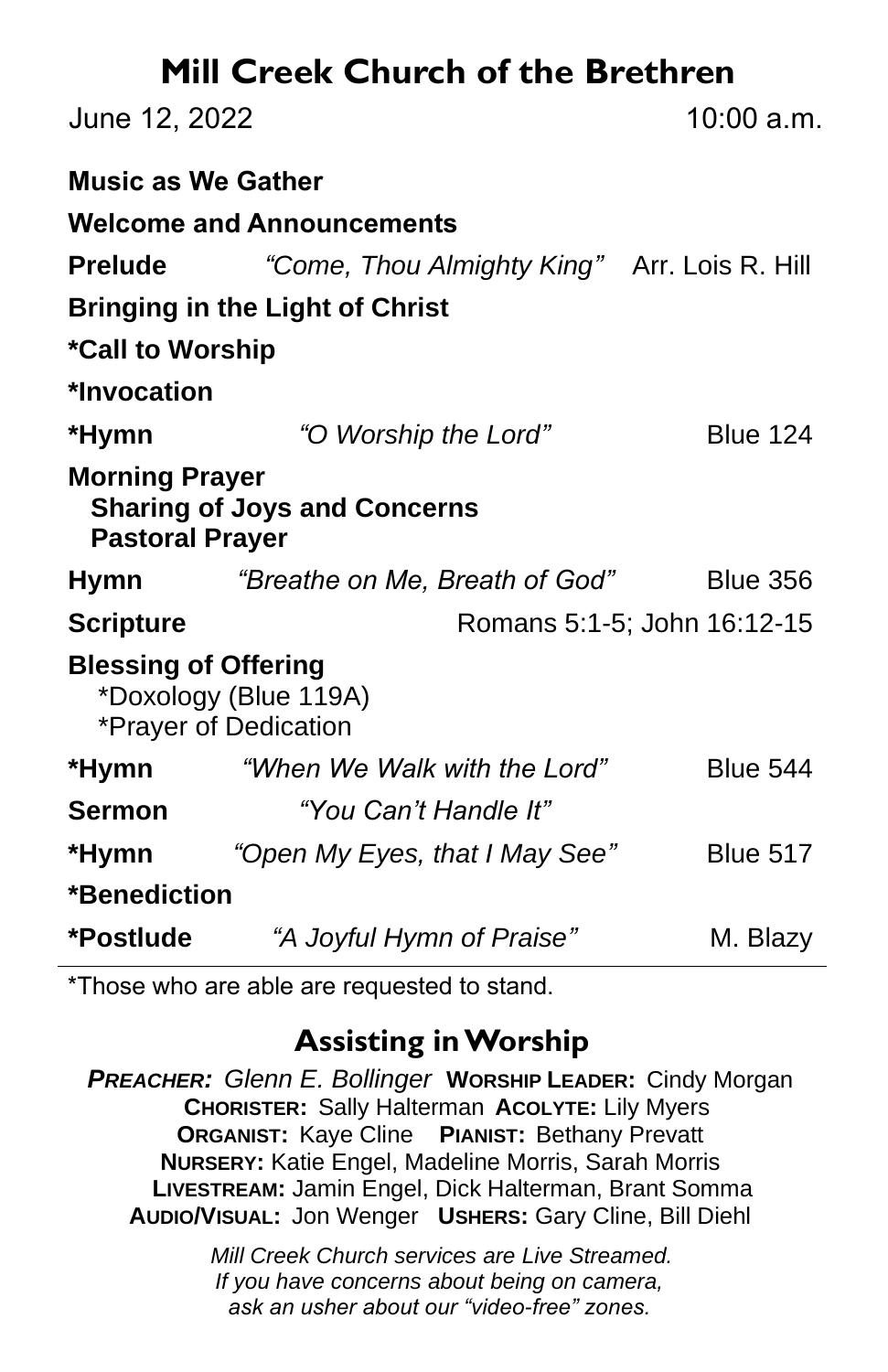## **Today – June 12, 2022**

10:00 a.m. Worship Service, Livestream worship (9:50 prelude) 11:00 a.m. Sunday School and Sunday School and Sunday School and Sunday School and Sunday School and Sunday School

*Children, ages 2-4 & grades K-5 attending Sunday School, may be picked up in the Sanctuary at noon, after Sunday School is over.*

## **This Week**

*Lucinda is on vacation this week, June 13-17. Volunteers will be answering the church office phone.*

June 13, 9 a.m.-5 p.m. Bible Day Camp Workday in Social Hall June 15, 6:30-8:00 p.m. There will be **NO** Sr. High Hang Time

**Scripture Readings** – I Kings 19:1-4, (5-7), 8-15a; Isaiah 65:1-9; Galatians 3:23-29; Luke 8:26-39

### **Next Sunday – June 19, 2022** *Father's Day*

10:00 a.m. Worship Service, Livestream worship (9:50 prelude) 11:00 a.m. Sunday School and Sunday School and Sunday School Sunday School and Sunday School and Sunday School

### **Last Sunday – June 5, 2022**

Worship: 146 Sunday School: 112 General Offering: \$10,281.00 Compassion Fund: \$50.00 Special Services: \$20.00

## **Mark Your Calendar**

| June 20      | Bible Day Camp Prep Day                           |
|--------------|---------------------------------------------------|
| June 21-24   | <b>Bible Day Camp</b>                             |
| June 27      | Personnel & Nominating Commission, 7pm in Library |
| June 28      | Nurture Commission, 7pm in Chapel                 |
| August 14    | <b>Outdoor Worship at Grand Caverns Park</b>      |
| September 25 | Ladies Tea                                        |

#### **Announcements**

**GUESTS,** we welcome you to sign the guest book located at the front entrance.

**BIBLE DAY CAMP, JUNE 21-24,** is about the creation story in Genesis, "When God Speaks". Please **register** your children on the Mill Creek website or Facebook page.

**COOKIE DONATIONS ARE NEEDED BY THE BIBLE DAY CAMP REFRESHMENT COMMITTEE**. Please be aware that several children have nut allergies. Please bring either homemade or bought cookies to the kitchen Sun., June 19 or Mon., June 20. Thank you so much!